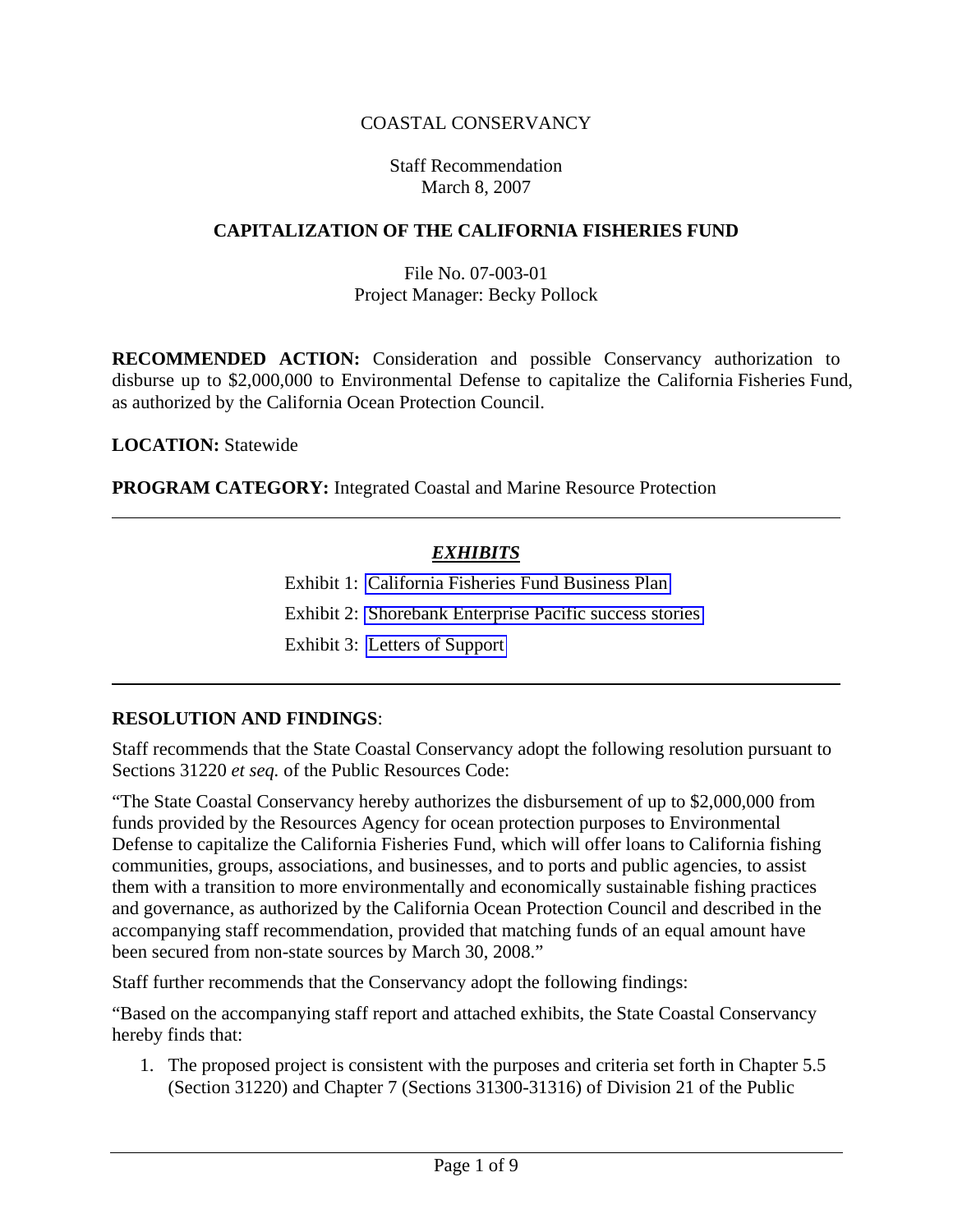Resources Code, regarding the protection and restoration of coastal, ocean and marine resources, and the restoration of California's urban waterfronts.

2. The proposed project is consistent with the Project Selection Criteria and Guidelines adopted by the Conservancy on January 24, 2001."

# **PROJECT SUMMARY:**

The proposed project would capitalize the California Fisheries Fund ("Fund") with a \$2,000,000 seed grant, provided that additional capitalization funding is obtained from other grants, private investment, or low-interest loans from private foundations. The Fund would offer loans to California fishing communities, groups, associations, and businesses to assist them with a transition to more environmentally and economically sustainable fishing practices and governance, where conventional investment capital or loans from traditional financial institutions are not available. Examples of potential projects that could be supported by the Fund include projects that: promote the transition to gear types that have less impact on bottom habitats and reduced bycatch rates; reduce fishing capacity in overcapitalized fisheries; support planning and implementation for management reforms for a particular fishery; improve marketing for sustainable seafood products or create sustainable seafood products that qualify for certification; or improve fisheries-supporting infrastructure. The Ocean Protection Council found this project to be a high priority at its February 8, 2007 meeting, and authorized a grant to Environmental Defense for its implementation.

### **Background**

The California Fisheries Fund concept was developed by Environmental Defense in response to the lack of capital available for financing improvements in fishery management, processing, and marketing that could enhance conservation, profitability, and viability of fishing communities. Conventional sources of financing have not filled this gap for several reasons, including a lack of fisheries expertise, a lack of information to evaluate risk, and regulatory uncertainty. The Fund would provide a model for investment in California's fisheries, generate information that could be used to develop more robust analyses of cash-flow under various kinds of management regimes, produce data that could be used to assess risk and potential returns, and rationalize fishery management to stabilize the supply of seafood and improve conservation and economic performance, all of which are essential attributes of an investment opportunity that could attract private capital.

In September 2005, the OPC and Coastal Conservancy approved a planning grant to Environmental Defense, which resulted in the recently finalized California Fisheries Fund Business Plan (Exhibit 1). The Business Plan, which was presented to the council in November 2006, anticipates that a seed investment of \$2,000,000 can be leveraged into a much larger loan fund, using public and private sources of capital, so that it can pay its own administrative costs while continuing to invest in fisheries. It is envisioned that the state's leadership will attract other investors. Smaller loan funds would probably not be sustainable, and could not revolve because most or all of their capital would be tied up in a few investments. Mechanisms like the Fund will help address the scale of available financial resources to more closely match the scale of ocean management and conservation problems.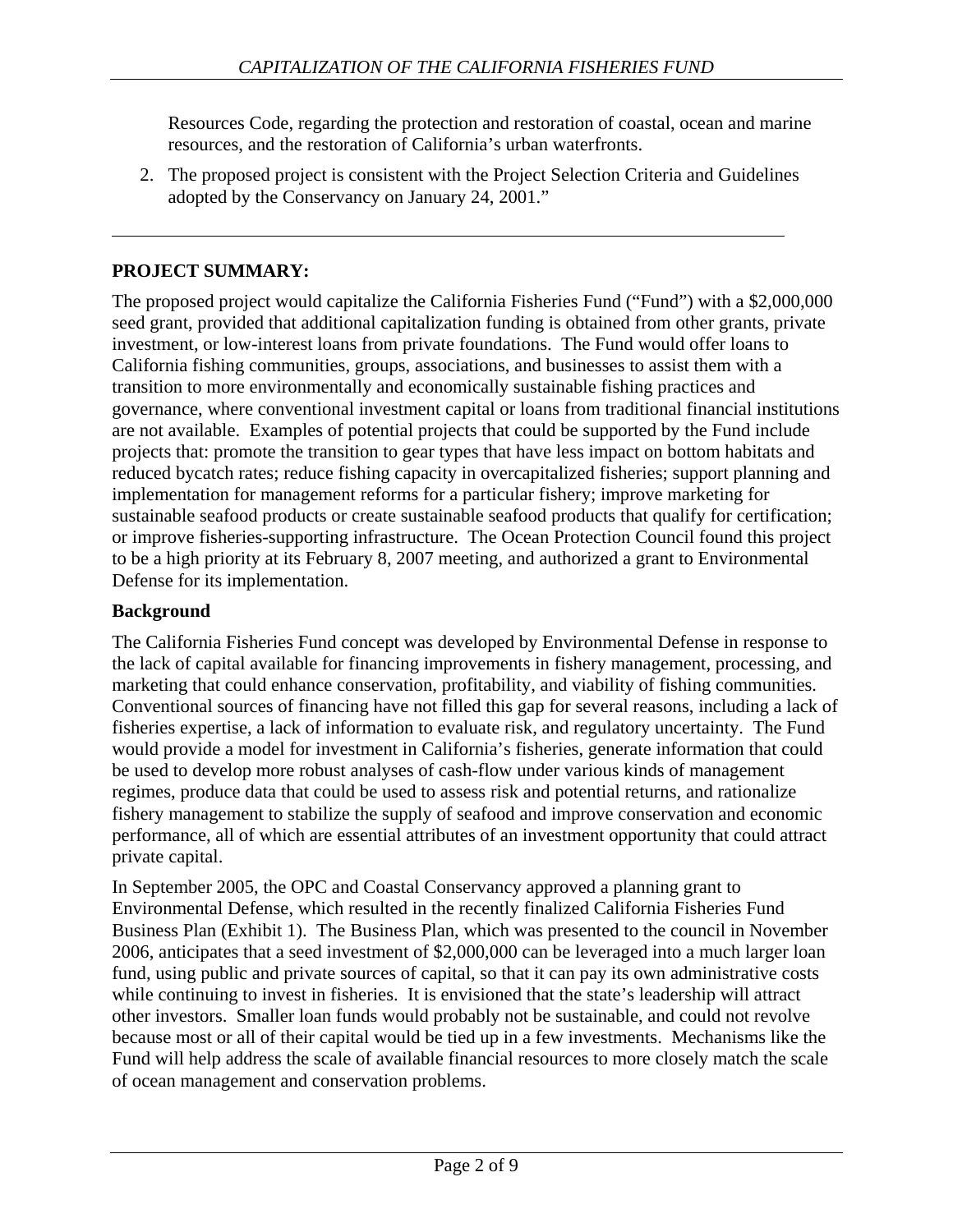## **California Commercial Fishing – Regulatory and Economic Context**

Commercial fishing has been an important part of California's history, economy, and culture, and continues to supply seafood to the state, the nation, and the world. However, many fisheries have suffered from boom-and-bust cycles or steady declines in fish landings, revenue, and employment. While some fisheries have flourished, overall commercial fishing in California has suffered a severe decline over the last 30 years due to fishing pressure and a variety of regulatory, economic, and environmental factors.

Managing fisheries as commons, where everyone has the same right to fish, presents individual fishermen with a strong incentive to beat others to the catch, known as the race to fish. Leaving fish in the sea to reproduce for the next season means it may be taken by another fisherman. Consequently, fishermen invest in vessels and equipment to better compete in harvesting from ever-dwindling fish stocks. The absence of incentives to leave fish in the water has resulted in overexploitation of many fisheries, and because of the race to fish, fish populations struggle while fishing fleets are larger and more expensive to operate than is necessary to harvest.

Many California fisheries, such as the nearshore, sea urchin and crab fisheries have become increasingly constrained in recent years. The precautionary harvest control rules embedded in the Department of Fish and Game's Nearshore Fishery Management Plan have reduced allowable catches in the live fish fishery. Very large areas have been closed to rockfishing to help recover these slow-growing stocks. These regulatory changes have made it difficult for many fishermen to make a living, and for ports to maintain revenues needed to support fishing infrastructure. As a result of all these factors and more, the fisheries and working harbors of California have become fragile – their health linked to increasingly stringent and changing fishing regulations, declining or highly variable fish landings, and reduced revenues. These factors in turn tend to discourage new investment and new business initiatives that are related to fisheries.

Many worthy ocean research, conservation and management projects will require grants, as they cannot generate revenue. However, investments in the state's fisheries tied to changes in management and markets could generate much higher economic returns to the state, while improving the conservation performance of fisheries (e.g., better compliance with allowable catch levels, lower bycatch and waste, reduced impacts on habitats). This conclusion is based on dozens of scientific papers, the local knowledge of experienced fishermen, and empirical evidence from hundreds of fisheries.

The transition to fisheries that generate more revenue, engage in less conflict, and protect ocean habitats and ecosystems will require strategic investments. The capacity to generate increased revenue from fisheries as a result of management improvements presents an opportunity for creating a sustainable source of financing for fisheries management. Smart investments in fisheries have the capacity to pay back investors, creating the foundation of a revolving fund that can attract private capital and invest in fishery after fishery. This is a way to leverage an investment by the state that would be aimed at rewarding and helping fisheries willing to transition and at proving the concept to attract private capital. This project may therefore provide incentives for fisheries governance reform while conserving marine resources through changes in fishing practices, both of which are goals of the OPC.

A new approach to fisheries management holds the promise of protecting our fish stocks for future generations of Californians. The Fund could transform the way we manage fisheries and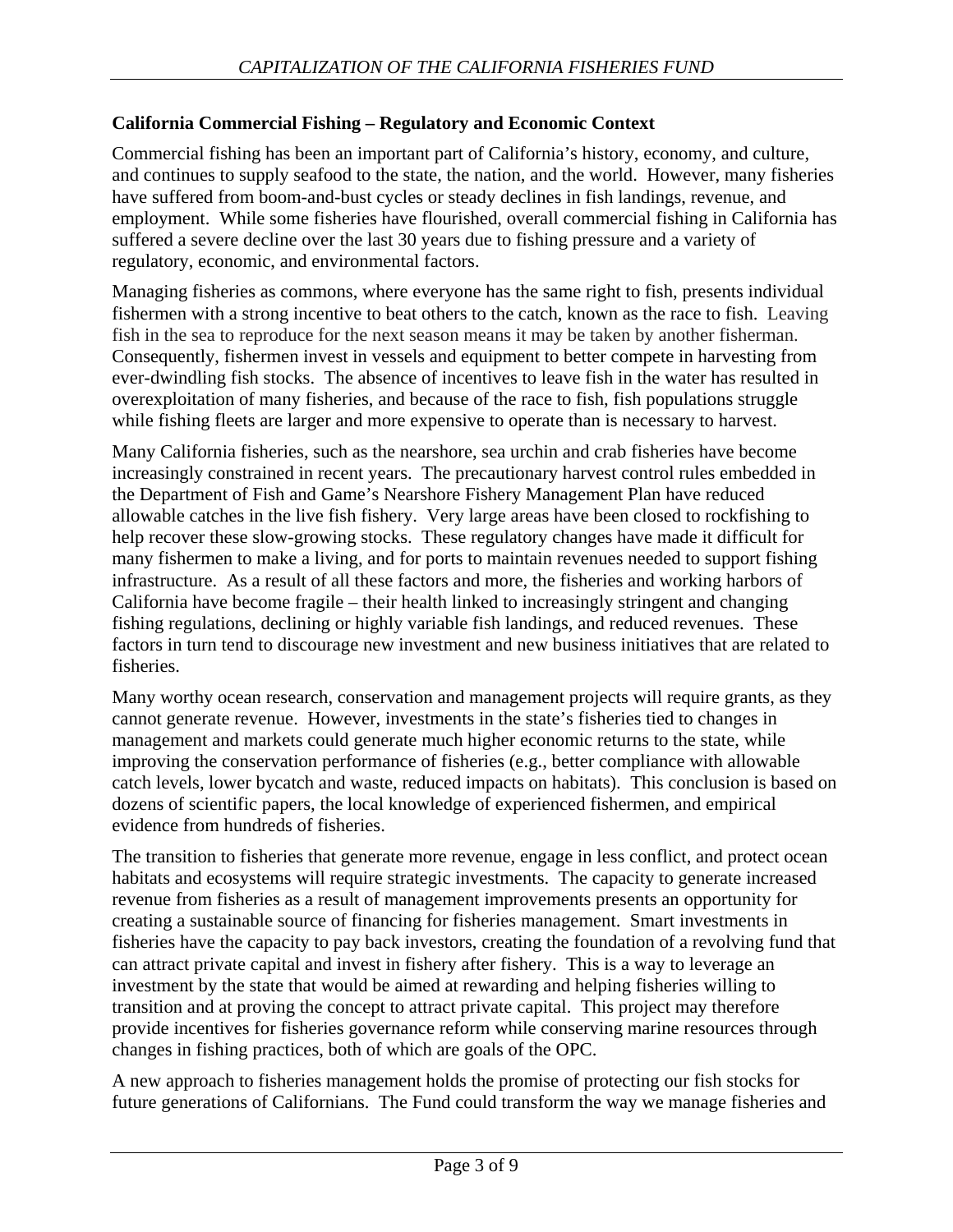better engage fishermen in the preservation of flourishing fish populations.

**Scope of Project** As outlined in greater detail in the California Fisheries Fund Business Plan (Exhibit 1), the Fund would be established in two phases:

- Start-up (2007-2010) designed to demonstrate success in three targeted fisheries;
- Expansion (2011) taking the Fund to full operating scale and working with additional fisheries (estimated 10-12 fisheries, depending on specific attributes and needs of candidate fisheries)

The proposed \$2,000,000 grant would seed the capital base of the Fund, and in turn will be used to leverage an additional \$6,000,000 in capital from private resources for a total of \$8,000,000 in start-up capital for the start-up (pilot) phase. Of this amount, \$5,000,000 is expected to be provided from grants (including the OPC/Conservancy grant), and the remainder from loans, including low-interest program related investments (PRIs). Upon successful demonstration of reform strategies during the start-up phase, an expansion phase of capitalization would occur, with the ultimate goal of \$17,000,000 in total fund capital. The Fund is based on a principle of risk-sharing with participating fisheries and will incorporate repayment terms and loan loss reserves that reflect the uncertainty and risk associated with fish populations, management, and overall successes. The Fund has been carefully designed to address and manage these various types of risk.

The three types of projects envisioned to be eligible for Fund loans are:

- 1. **Fishery Foundation Loans** These loans would be made to existing organized fishing cooperatives or other entities representing a single seafood product or geographic area that have the ability to leverage assets and have repayment mechanisms in place. The loans would be used to support development of detailed reform plans for their fishery, including fishery research, science, business planning, and implementation planning. Entities receiving these loans would hold the funds in "Fishery Foundations." The availability of funds is likely to attract fishing groups interested in transforming their fisheries into sustainable fisheries.
- 2. **Infrastructure Loans** Loans of this type would be made to ports, communities, and other organizations that support fisheries reform but require infrastructure investment at the fishery level. For example, infrastructure improvements could include increased offloading capacity, ice machines, minor cold storage, or processing.
- 3. **Business Loans** These loans would finance efforts by individual businesses to add value to seafood or achieve other goals consistent with the purposes of the Fund, such as equipment change, product innovation, or marketing development.

The recommended OPC/Conservancy funding would be granted to Environmental Defense to incubate the Fund during its start-up phase. During this phase, Environmental Defense would raise additional capital and seek to demonstrate success in three targeted fisheries. It is anticipated that after a successful performance over the first three years, the Fund will be established as a stand-alone non-profit organization. To ensure sound and prudent management of the investment process and loan portfolio, Environmental Defense will contract for services from ShoreBank Enterprise Pacific, an accredited Community Development Financial Institution, which will act as Fund Manager. These fund management services will include underwriting the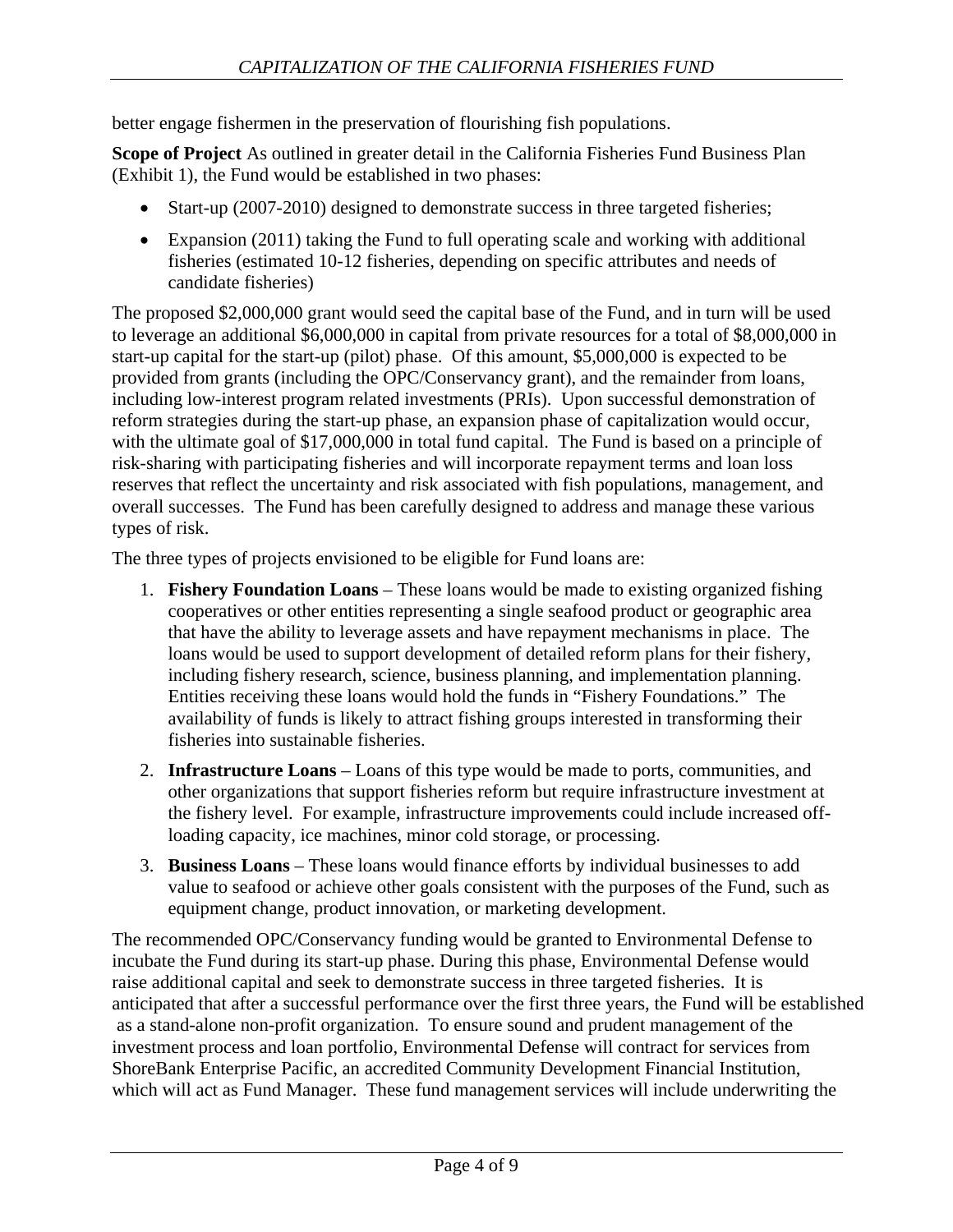credit process, loan portfolio management, and risk management.

An annual third party audit of the Fund's financial performance will be required.

Environmental Defense responsibilities will include:

- o Oversee and manage all aspects of start-up and operations
- o Lead development and implementation of capitalization strategy
- o Advise on and contribute to development of an investment pipeline
- o Assure loans are consistent with criteria associated with each source of loan fund capital
- o Establish committees to advise on program development and provide general oversight (see Advisory Committees below)
- o Develop and submit reports on progress with mission impacts and business performance.

ShoreBank Enterprise Pacific responsibilities will include:

- o Underwriting
- o Credit recommendation
- o Staffing support to Fund Credit Committee
- o Loan closing and servicing
- o Risk Management
- o Compliance management
- o Portfolio management

### **Advisory Committees**

For oversight and participation with the Fund, two committees will be established.

The Fund Advisory Committee (FAC) will focus on general oversight of the Fund during the three year project start-up phase. The FAC will develop recommendations for Fishery Foundation loans, will vet all Fishery Foundation loan applications, and provide recommendations for approval prior to review by the Fund Credit Committee. The FAC will not control the finances of the Fund or make final decisions with respect to loan approvals or rejections. It is expected the FAC will include between eight to ten members and have appropriate representation of various stakeholders including fishermen, management agencies, industry groups, nongovernmental organizations, and community representatives. Two FAC positions will be reserved for state staff*.* The grantee will identify and appoint all other FAC members and provide staffing support to the FAC. A majority of FAC members will not be employed by the grantee.

The role of the Fund Credit Committee (CC) would be to review and approve all loans made by the Fund. All CC appointments are the responsibility of Environmental Defense, with ShoreBank Enterprise Pacific providing assistance with identification of experienced individuals for consideration as CC members. Members of the CC will have an understanding of conservation issues and community development lending. ShoreBank Enterprise Pacific would provide staffing support to the CC.

All major decisions will be made by the FAC, CC, or Environmental Defense as the Fund's governing bodies. Prior to entering an agreement with the grantee, Conservancy/OPC staff will define "major decisions," including under what circumstances the Fund should terminate and the process by which money remaining in the Fund should be disbursed.

# **Project Participants**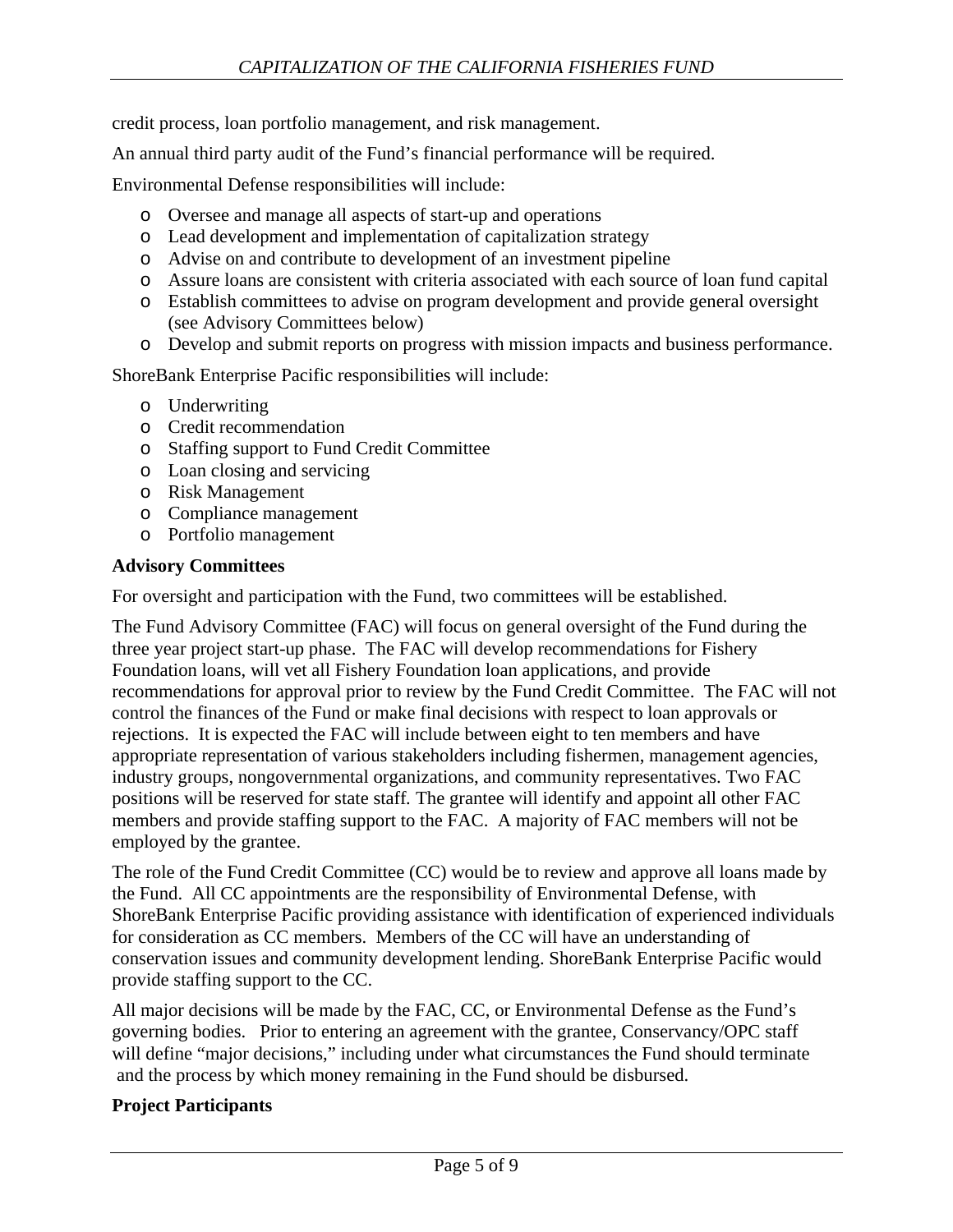Environmental Defense (ED) is a nonprofit organization that is well suited to undertake this project. It originated the fisheries revolving loan concept and has conducted extensive research on fisheries management, with a focus on the linkage between economic incentives, financial performance, and conservation performance. Environmental Defense will work with ShoreBank Enterprise Pacific to manage the Fund.

ShoreBank Enterprise Pacific is a non-profit community development financial institution that invests in people and their communities to create economic equity and a healthy environment. It has invested over \$30 million in 245 ventures throughout the Pacific Northwest over the last decade. Shorebank has invested in business, social, and civic ventures that represent new strategies for economic security and ecological health, and has provided expert advice in matters concerning business strategy, non-profit organizational capacity, new product development, and real estate development. Their capital investments and services have affected more than 1,500 jobs, and leveraged an additional \$20 million in investment by others. As a coastal institution, it has developed extensive expertise and experience with west coast fisheries. ShoreBank Enterprise Pacific's successful fisheries investments (Exhibit 2) have been aimed at improving both conservation and financial performance through a blend of policy expertise, knowledge of fisheries and markets, and a commitment to the triple bottom line: social equity, economic prosperity, and a healthy environment.

# **Risk**

The business plan outlines the risk involved in the proposed project. After Environmental Defense has secured \$2,000,000 in non-state funding, the state's matching funds would become available. If ED does not secure the matching non-state \$2,000,000 within one year (by March 30, 2008), the OPC and Conservancy authorizations will lapse unless extended by action of their governing bodies. Even if matching funds are secured, ED will need to obtain another \$1,000,000 in grant funding and \$3,000,000 in program related investments to reach the full capitalization amount of \$8,000,000. Following the disbursement of state funds, the grant agreement may be terminated if insufficient capital or other conditions preclude implementation of the start-up phase as contemplated by the business plan. In that event, the State would be reimbursed a portion of these grant funds, after deducting any expenditures made in loans or other allowable costs and in proportion relative to the amount invested in the Fund by other entities.

There is a risk that, despite the best efforts of the advisory committee and the ED team, Fund loans will not achieve the desired results in terms of ecological benefit, repayment, or both. The Fishery Foundation Loans are the riskiest of the three types of loan products. Fishery reform plans may require regulatory or other changes outside the control of ED or the fishermen to achieve their benefits. While the reserve ratio for these loans is deliberately very conservative, there is a risk that these unsecured loans will not be repaid.

Although high risk, the benefits of a successful California Fisheries Fund are substantial. If even one of California's fisheries is transformed in the way the Fund envisions, California will have made a solid investment. Moreover, the team ED has assembled is impressive. It includes ShoreBank Enterprise Pacific, the University of California at Santa Barbara, and the National Center for Ecological Assessment and Synthesis (funded primarily by the National Science Foundation). This team has already received \$500,000 in grant funds to be used to help pay the administrative costs associated with starting up the California Fisheries Fund.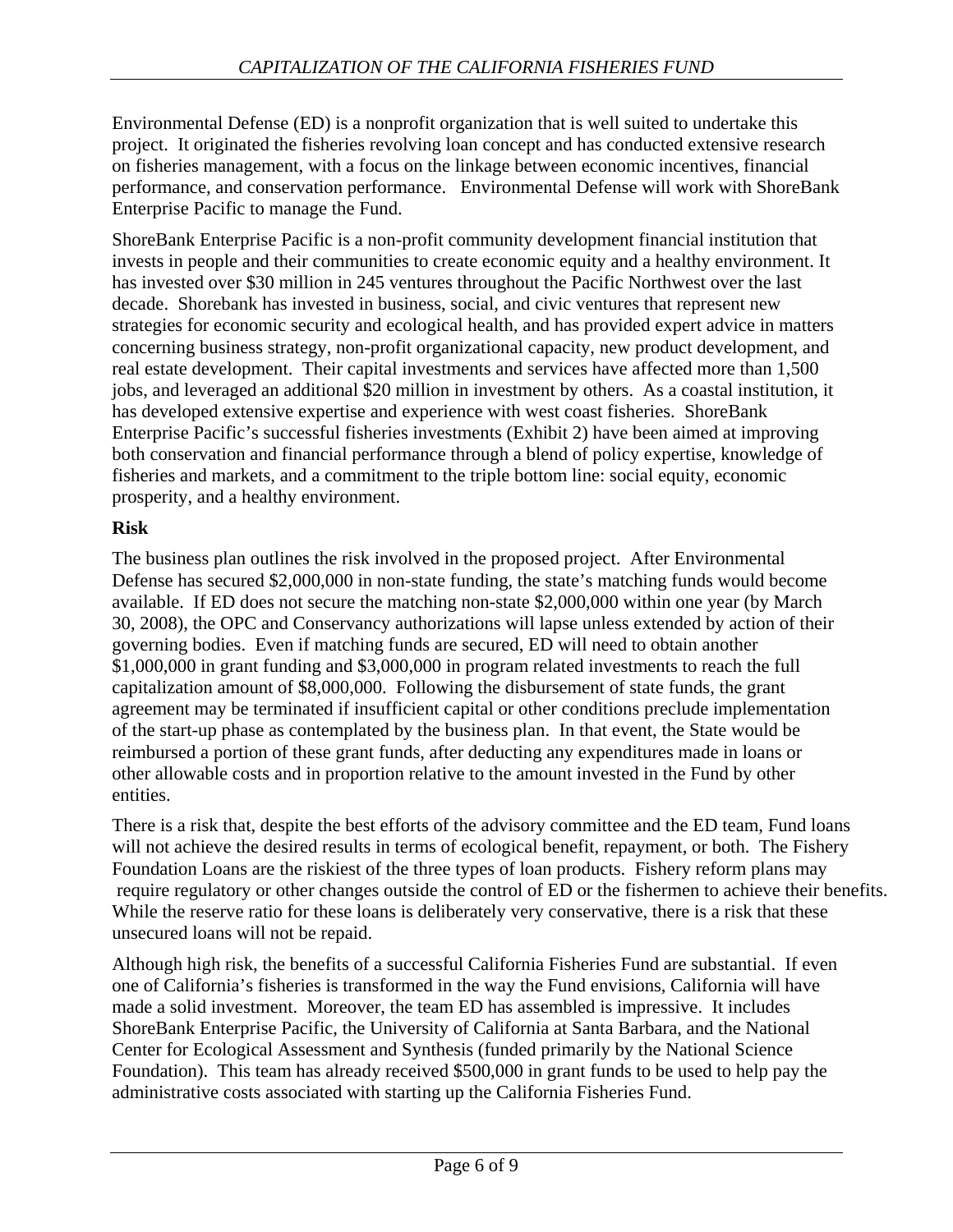## **PROJECT FINANCING:**

| Ocean Protection Council/Coastal Conservancy | \$2,000,000 |
|----------------------------------------------|-------------|
| Sources to be identified by grantee          | \$6,000,000 |
| Total start-up capital $(2007-2011)$         | \$8,000,000 |

Staff recommends the Conservancy approve the use of up to \$2,000,000 of the Ocean Protection Council's tidelands oil funds, appropriated to the Secretary of Resources in the FY 04/05 for projects authorized pursuant to the California Ocean Protection Act (COPA). The Resources Agency has entered into an interagency agreement with the Coastal Conservancy to administer these funds on behalf of the Council and recommend projects for funding.

At its February 8, 2007 meeting, the Ocean Protection Council found this project to be a high priority and authorized the grant of \$2,000,000 to Environmental Defense for this purpose pursuant to provisions of COPA. The grant would be made pursuant to the Conservancy's authority under Division 21 of the Public Resources Code to award grants for living marine resources protection and restoration projects and activities consistent with Division 26.5 (COPA) and for urban waterfront restoration projects. Under Section 35625 of COPA, the Conservancy's Executive Officer is directed to serve as secretary to the Ocean Protection Council and to provide needed staff services, including the administration of grants and expenditures authorized by the council.

### **CONSISTENCY WITH CONSERVANCY'S ENABLING LEGISLATION:**

This project would be undertaken pursuant to Sections 31220 and 31300-31316 (Chapters 5.5 and 7 of Division 21) of the Public Resources Code. Section 31220 authorizes the Conservancy to carry out projects or award grants to protect and/or restore marine habitat and promote integrated coastal and marine resources protection, provided that the project meets any of the objectives specified in subsection (b) of that section. Consistent with Section 31220(b)(7), the proposed project will serve as a necessary step to reduce the impact of population and economic pressures on coastal and marine resources, by promoting a transition to fishing practices that have lesser impact on the marine environment and furthering the transition to more sustainable fishing practices.

Consistent with Section 31220(b)(10), the recommended action also provides for projects and activities consistent with the California Ocean Protection Act (COPA), Division 26.5 of the Public Resources Code. Specifically, Section 35650 of COPA authorizes grants to public agencies, nonprofit organizations and private entities for projects and activities that eliminate or reduce threats to coastal and ocean ecosystems, habitats, and species; foster sustainable fisheries, including the creation of revolving loan programs for the purpose of implementing sustainable fishery projects; and provide monitoring and scientific data to improve state efforts to protect and conserve ocean resources.

Consistent with Section 31220(c), the project includes a monitoring and evaluation component. Environmental Defense will prepare quarterly reports, annual audits, and a final evaluation of the Fund's initial (start-up) phase, with regard to financial performance as well as fishery and ecosystem indicators of success.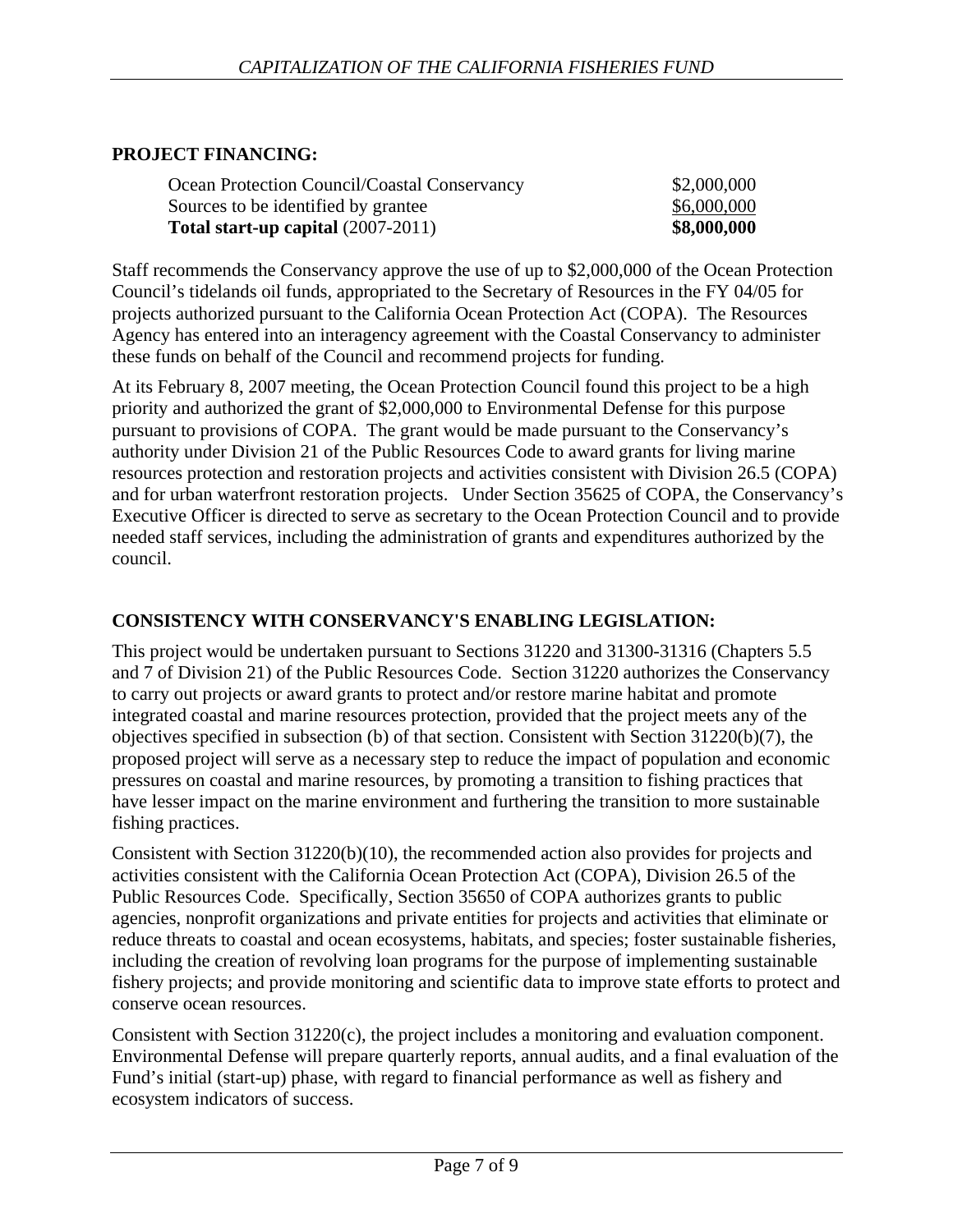The project is also consistent with Chapter 7 of Division 21 of the Public Resources Code, Sections 31300-31316. Section 31301 declares that California's urban waterfronts are in need of restoration to be the vital economic and cultural component of the community which they once were, and state's the legislature's intent to promote their restoration. Pursuant to section 31316, the Conservancy may undertake projects and award grants for activities that are compatible with the preservation, restoration, or enhancement of ocean, coastal or watershed resources, or that facilitate environmental education related to these resources. By supporting more sustainable fishing practices that will better protect ocean resources, and providing a source of loans for waterfront infrastructure needed to revitalize the fishing industry, the proposed Fisheries Fund will help to revitalize urban waterfronts as well as to preserve, restore and enhance ocean resources.

### **CONSISTENCY WITH CONSERVANCY'S STRATEGIC PLAN GOAL(S) & OBJECTIVE(S):**

The Coastal Conservancy's Strategic Plan was last updated in 2003. Since that time the Legislature has expanded the Conservancy's role in the protection and restoration of ocean resources through the passage of the Ocean Protection Act (SB 1319) and amendments to the Conservancy's enabling legislation (SB 1110). These changes are not fully reflected in the Conservancy's goals contained in the Strategic Plan. Nonetheless, the proposed project will help to further many of the Conservancy's existing goals related to habitat protection, particularly for coastal and marine resources. The project's activities support enhanced ecosystem-based management and sustainable fisheries. In particular, the project supports Public Access Goal 3 of the Conservancy's Strategic Plan, to restore coastal waterfronts; specifically, Objective B: "projects that support commercial fishing, ports, harbors, and other coastal dependent uses." The Strategic Plan calls for notable improvements in the economic stability of the commercial fishing industry and increased vitality of coastal dependent industry through resolution of conflicts. Consistent with Goal 6, Objective B, the proposed project will benefit coastal marine resources through activities that will promote a transition to more sustainable fisheries practices.

The project is also consistent with Section II, Priority Goals and Objectives, Goal E, Objective 4 of the OPC Five-Year Strategic Plan (adopted by the council in June 2006) which states that OPC "will support innovative approaches to fisheries management by working cooperatively with fishermen and their communities and applying market-based approaches." It is consistent with the Action identified to implement this objective, which is to "develop a California Fisheries Fund or similar strategy that will facilitate a transition to improved fisheries management and sustainable fishing practices, including new fishing techniques to reduce bycatch."

The California Ocean Protection Act specifically authorized use of funds for "the creation of revolving loan programs for the purpose of implementing sustainable fishery projects." [Public Resources Code §35650(b)(2)(B)]